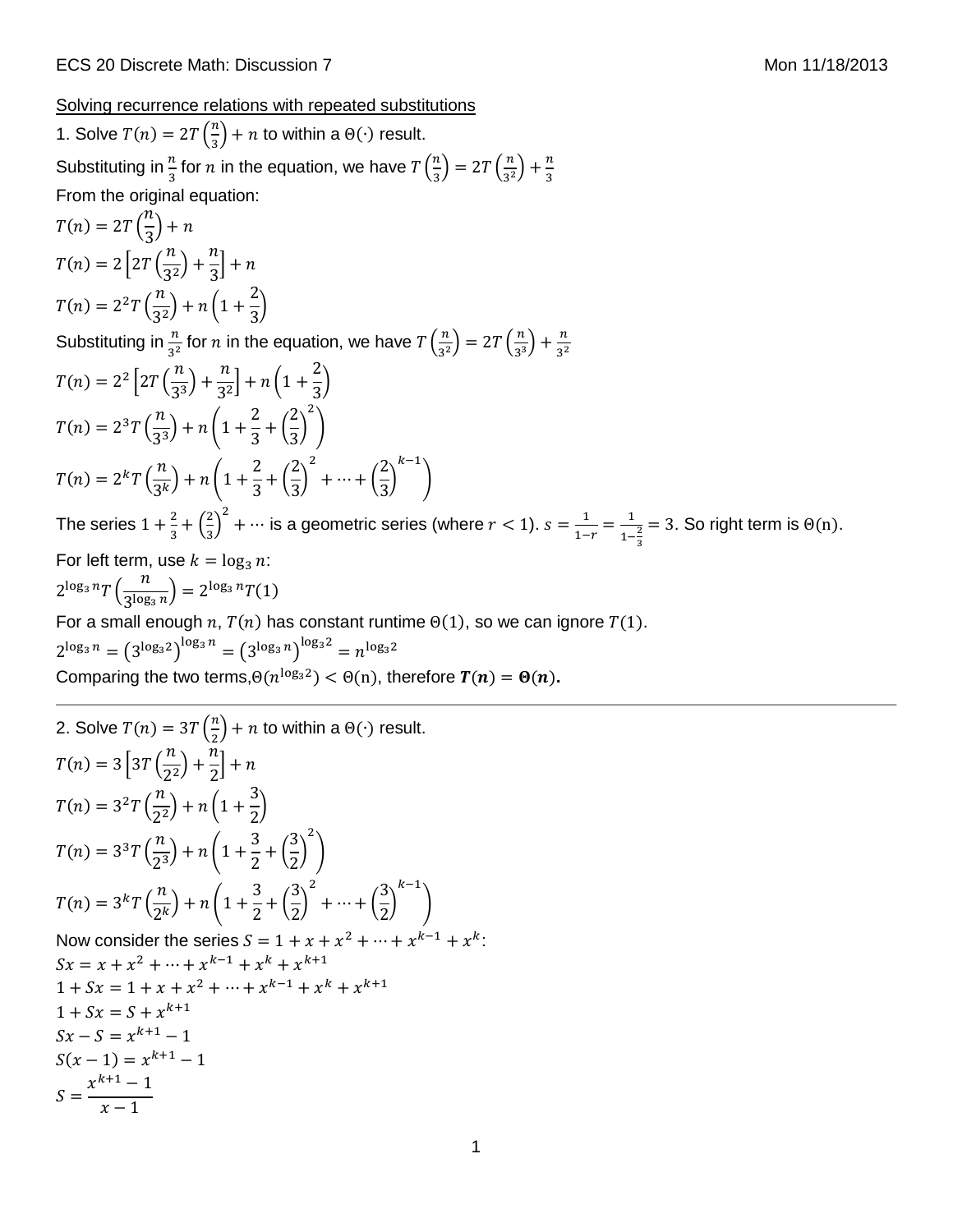$$
n\left(1+\frac{3}{2}+\left(\frac{3}{2}\right)^2+\dots+\left(\frac{3}{2}\right)^{k-1}\right) = \frac{\frac{3}{2}^k-1}{\frac{1}{2}} = 2\left(\left(\frac{3}{2}\right)^k-1\right)
$$
  
\n
$$
T(n) = 3^kT\left(\frac{n}{2^k}\right) + 2n\left(\left(\frac{3}{2}\right)^k-1\right)
$$
  
\nUse  $k = \lg n$ :  
\n
$$
T(n) = 3^{\lg n}T\left(\frac{n}{2^{\lg n}}\right) + 2n\left(\left(\frac{3}{2}\right)^{\lg n}-1\right)
$$
  
\n
$$
\Theta(T(n)) = \Theta(3^{\lg n}) + \Theta\left(2n\left(\frac{3}{2}\right)^{\lg n}-1\right)
$$
  
\n
$$
\Theta(T(n)) = \Theta((2^{\lg 3})^{\lg n}) + \Theta\left(2n\left(\frac{3^{\lg n}}{2^{\lg n}}\right) - 2n\right)
$$
  
\n
$$
\Theta(T(n)) = \Theta(n^{\lg 3}) + \Theta(2 * 3^{\lg n} - 2n) = \Theta(n^{\lg 3}) + \Theta(n^{\lg 3}) = \Theta(n^{\lg 3})
$$

## Solving recurrence relations with recursion trees

Solve  $T(n) = 2T\left(\frac{n}{2}\right)$  $\binom{n}{2}+n$  to within a  $\Theta(\cdot)$  result. Solve  $T(n)=T\left(\frac{n}{2}\right)$  $\binom{n}{2}$  + T  $\binom{n}{3}$  $\frac{n}{3}$ ) + *n* to within a  $\Theta(\cdot)$  result.



To determine the height, consider the number of recursions to get to  $T(1)$ , at which point the recursion stops.

For  $T(n) = 2T\left(\frac{n}{2}\right)$  $\frac{n}{2}$ ) + n, the height is lg n since n is being divided by two each time. There are lg n levels each taking *n* time, so it is  $\Theta(n \lg n)$ .

For  $T(n) = T\left(\frac{n}{2}\right)$  $\binom{n}{2}$  + T  $\binom{n}{3}$  $\frac{\pi}{3}$  +  $n$  we do not need to consider the height, because we see that the total runtime is  $n$ times a constant number. Its runtime is capped at 6n, so it is  $\Theta(n)$ .